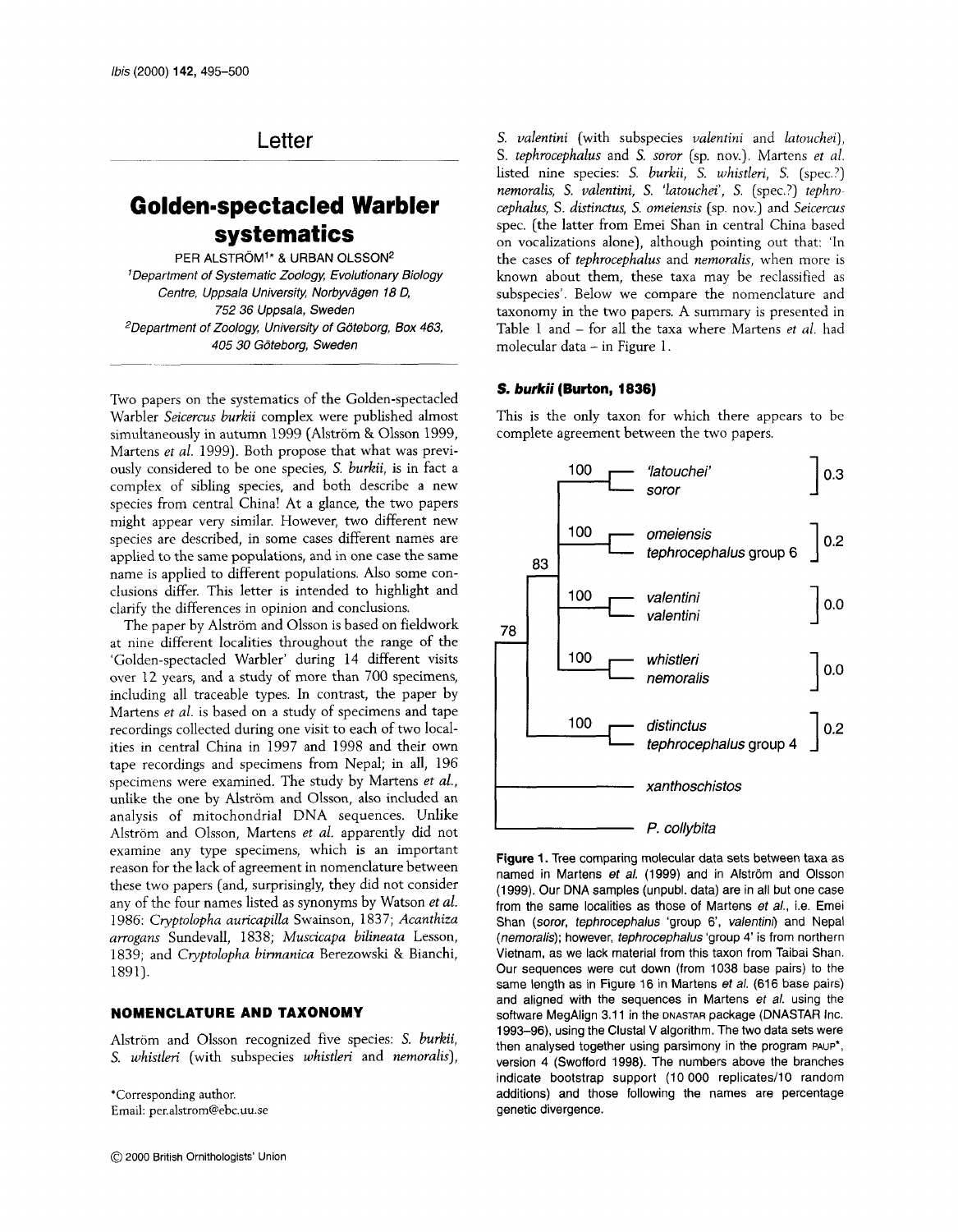| Alström and Olsson                                            | Martens et al.                                             |
|---------------------------------------------------------------|------------------------------------------------------------|
| S. burkii                                                     | S. burkii                                                  |
| S. w. whistleria                                              | part of S. whistleria                                      |
| S. whistleri nemoralis <sup>a</sup>                           | part of S. whistler $+$ S. (spec.?) nemoralis <sup>a</sup> |
| S. w. whistleri + part of S. whistleri nemoralis <sup>a</sup> | S. whistleria                                              |
| S. v. valentini                                               | S. valentini                                               |
| S. valentini latouchei                                        |                                                            |
| S. soror (sp. nov.)                                           | S. 'latouchei'                                             |
| S. tephrocephalus 'group 4'                                   | S. distinctus                                              |
| S. tephrocephalus 'group 5'                                   | S. distinctus                                              |
| S. tephrocephalus 'group 6'                                   | S. omeiensis (sp. nov.)                                    |
| ?a                                                            | S. (spec.?) tephrocephalus <sup>a</sup>                    |
| $(S.$ affinis intermedius) <sup>b</sup>                       | S. spec. <sup>b</sup>                                      |

Table 1. Comparison of nomenclature used by Alström and Olsson and by Martens *et al.* 

aSee main text for details. <sup>b</sup>Not included by Alström and Olsson (see main text).

## *S. whistleri whistleri* **Ticehurst, 1925** *sensu*  **Alstrom and Olsson**

Based on examination of specimens from throughout the Himalayas, Alström and Olsson recognized *whistleri* as subspecifically distinct, its distribution agreeing with Ticehurst's (1925) original description (northwestern India). See S. *whistleri,* below.

## *S. whistleri* **Ticehurst, 1925** *sensu* **Martens** *et a/.*

Martens *et al.* treated all Himalayan birds as S. *whistleri,*  without stating whether or not they had compared the northwestern populations *(whistleri sensu stricto)* with more easterly ones. Their circumscription of this taxon equals S. *uihistleri whistleri* and *part* of S. *whistleri nemor*alis sensu Alström and Olsson. See S. whistleri nemoralis and *S.* (spec.?) *nemoralis,* below.

## *S. whistleri nemoralis* **Koelz, 1954** *sensu* **Alstrom and Olsson**

Alström and Olsson treated *nemoralis* as a subspecies of S. whistleri, and included both the central and east Himalavan and west Burmese populations of S. whistleri under this name. See S. (spec.?) *nemoralis*, below.

## **S. (spec.?)** *nemoralis* **Koelz, 1954** *sensu*  **Martens** *et a/.*

Martens *et al.* restricted *nemoralis* to the type area Lushai and Naga hills (Mizoram and Nagaland, respectively, northeastern India), as well as western Burma. Consequently, this refers only to part of the population of S. whistleri nemoralis sensu Alström and Olsson, and the main disagreement between the two papers in this respect regards the treatment of the populations of the central and eastern Himalayas. Morphologically, *nemoralis sensu* Martens et al. differs only marginally on average from

*nemoralis sensu* Alström and Olsson from the eastern Himalayas (see below under Morphology). We have studied songs of only two individuals of *nemoralis sensu*  Martens *et al.*, one obtained after publication of Alström and Olsson (tape-recorded by Krys Kazmierczak on Blue Mountain, Mizoram, northeastern India). These are indistinguishable from songs of *nemoralis sensu* Alström and Olsson from the Himalayas.

Accordingly, based on morphology and vocalizations, we find no support for the proposition by Martens *et al.*  that *nemoralis* from western Burma and adjacent parts of India is specifically different from the Himalayan populations of S. *whistleri,* and we find it surprising that Martens *et al.* suggested this based exclusively on minor plumage differences.

## **S.** *valentini valentini* **(Hartert, 1907)** *sensu*  **Alstrom and Olsson**

Based on a study of specimens, Alström and Olsson recognized two subspecies of S. *valentini: valentini* and *latouchei* (see below).

## *S. valentini* **(Hartert, 1907)** *sensu* **Martens** *et al.*

Martens *et al.* apparently only examined specimens  $(n = 11)$  from a tiny part of this species' range (see Distribution) and therefore noted no geographical variation. Their circumscription of this taxon equals S. *valentini valentini sensu* Alström and Olsson (see above), although with a smaller range (see Distribution)

## *S. valentini latouchei* **Bangs, 1929** *sensu*  **Alstrom and Olsson**

Alström and Olsson recognized *latouchei* as a valid taxon and treated it as a subspecies of *S. valentini*. The population they referred to, from eastern China, is not the one referred to by this name by Martens *et al.* (see below).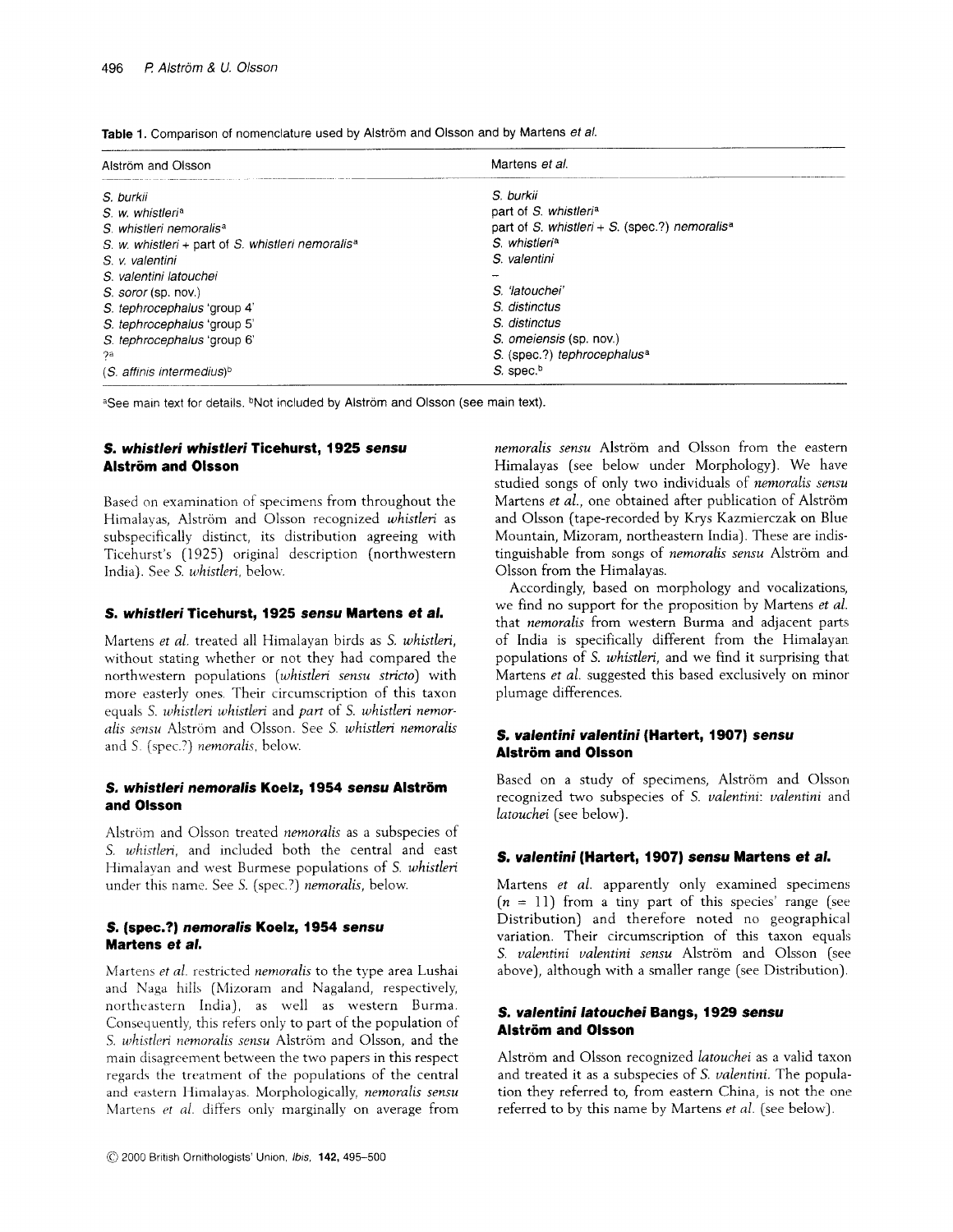#### **S.** *'latouchei'* **Bangs, 1929** *sensu* **Martens** *et a/.*

Martens *et al.* misapplied this name to the species that Alström and Olsson described as S. soror. This is evident from a comparison of morphology, vocalizations, DNA sequences (Fig. 1) and altitudinal distribution.

## **S.** *sow* **Alstrom and Olsson, I999**

See above, under S. *'latouchei'.* 

## **S.** *tephrocephalus* **(Anderson, 1871)** *sensu*  **Alstrom and Olsson**

Alström and Olsson pointed out that *tephrocephalus* consisted of three morphologically slightly different populations, of which the two that had been studied in the field ('group 4', from southern China, northeastern Burma and northern Vietnam and 'group 6', from Sichuan, China) also had different songs. They concluded that 'group 6' as well as the population in western Burma and adjacent parts of India ('group 5') were unnamed.

Since the type of *tephrocephalus* appears to have been irretrievably lost, Alström and Olsson designated a neotype (referring to *tephrocephalus* 'group 4' *sensu* Alstrom & Olsson). They chose a specimen for which the label stated that it had a nest with eggs, ensuring that the specimen represented the local breeding population. Michael Walters *(in litt.)* later informed us that the eggs are in the Natural History Museum, Tring (No. 1961.1.825), while the nest is not to be found.

## **S. (spec.?)** *tephrocephalus* **(Anderson, 1871)**  *sensu* **Martens** *et a/.*

It is not clear to what this refers, since the description is very brief and partly contradictory (only 13 specimens were examined). For example, in their key to the species they state that the two outer pairs of rectrices have 'prominent white marks', while the illustration (Plate 11) almost completely lacks white on the penultimate tail-feathers. The type locality of *tephrocephalus* is Bhamo in *northeastern* Burma. Remarkably, Martens *et al.* did not include the type locality of *tephrocephalus* within the range they give for this taxon, which they restricted to Mount Victoria, Chin Hills, *western* Burma.

## *S. distinctus* **(La Touche, 1922)** *sensu*  **Martens** *et a/.*

**As** is evident from morphology, vocalizations and DNA (Fig. 13, Martens *et al.* applied this name collectively to the two forms separated as *tephrocephalus* 'group 4' and 'group 5' sensu Alström and Olsson. As was pointed out by Alström and Olsson, it is, however, a junior synonym of *tephrocephalus* 'group **4'.** See under *omeimis* below for comments.

#### **S.** *omeiensis* **Martens, Eck, Packert and Sun, 1999**

This is the same as *tephrocephalus* 'group 6' *sensu* Alstrom and Olsson, as is evident from a comparison of morphol*ogy,* vocalizations, DNA sequences (Fig. 1) and altitudinal distribution. Since Martens *et al.* collected both this taxon and *tephrocephalus* 'group 4' sensu Alström and Olsson *('distinctus' sensu* Martens *et al.)* on Taibai Shan in the breeding season, it seems clear that they should be treated as separate species, and this is supported by the molecular data (further corroborated by our sample from Vietnam; Fig. 1).

### *Seicercus* **spec.**

The unidentified species that Martens *et al.* reported from Emei Shan, Sichuan, China, based on vocalizations alone was not treated by Alström and Olsson, since it refers to a population that morphologically and vocally matches *Seicercus affinis intermedius* (Figs *2* & 3, Table 2). This taxon was previously known only from northwestern





**Figure 2.** *Seicercus affinis intermedius* Emei Shan, Sichuan, China, early May **1992** (a) and Wuyi Shan, Fujian, China, early May **1993 (b).** Note in particular the broken eye-ring above the eye that distinguishes this taxon from all the taxa in the *Seicercus burkii* complex. Photos by Urban Olsson.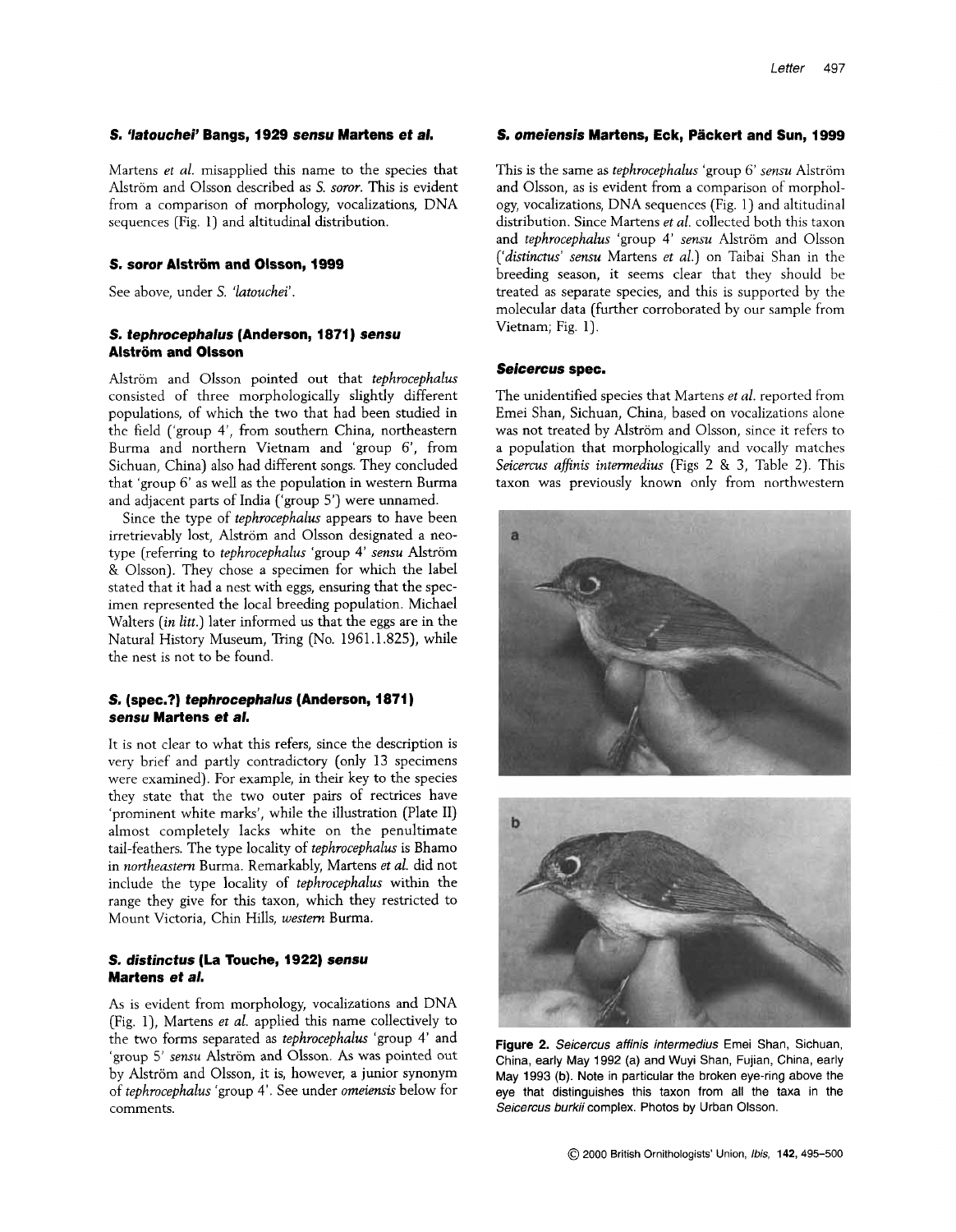

**Figure 3.** Sonagrams of *Seicercus affinis infermedius* from Emei Shan, Sichuan, China, early May 1992 (a: song, six strophes, same individual as in Fig. 2a; c: call) and Wuyi Shan, Fujian, China, early May 1993 (b: song, six strophes). The pauses between the strophes have been artificially shortened. Tape recordings by Per Alström.

Fujian and southeastern Yunnan provinces, China (Cheng 1987). It was first observed by us in 1987 on Emei Shan, where we have found it on all subsequent visits, mainly in the same general area where Martens *et al.* recorded it (see below).

#### **MORPHOLOGY**

The two studies come to different conclusions regarding the appearance of one of the most important morphological characters, the head pattern. Martens et al. state that the median crown-stripe is pure green in S. *burkii*  and *S. whistleri,* and pure grey in S. *vulentini,* S. *omeiensis, S. distinctus* and S. *'latouckei'.* In *S.* (spec.?) *tephrocephulus*  it is described as 'grey, mixed with a few green feathers'. With respect to S. (spec.?) *nemoralis* the key contradicts the description: 'grey, mixed with a few green feathers' according to the key, and 'greenish, mixed with grey' according to the description. In our experience, *contra*  Martens *et a/.,* the median crown-stripe almost invariably (except in juveniles, see below) shows some pale greyish admixed in both *S. burkii* and *S. whistleri* (especially in the central and eastern part of the range of the latter, *nemoralis sensu* Alström & Olsson, which sometimes may appear to have more grey than green). Also, again *contra*  Martens *et al.*, the median crown-stripe nearly always shows some pale greenish in *vulentini* and *soror ('latouchei' sensu* Martens *et al.),* and sometimes also in *omeiensis* and *tephrocephalus ('distinctus' sensu Martens <i>et al.*); the forehead is often all greenish in *vulentini* and *soror,* sometimes also in *omeiensis* and occasionally in *tephrocephalus ('distinctus' sensu* Martens *et ul.).* 

In addition to the crown, discussed above, Martens *et al.*  suggested that S. (spec.?) *nemoralis* (mainly Burmese specimens examined?) differed strongly from S. *whistleri*  (mainly Nepalese specimens studied?) in having a 'strong orange wash' to the underparts. We agree that *nemorulis*  from the type area (including the holotype) and from western Burma are generally more warm brownish-tinged ('orange-tinged') on the breast and flanks than birds from the Himalayas. However, we have examined birds from as far west as Nepal that approach topotypical *nemorulis,* as well as topotypical *nemoralis* lacking warm brownish, and we consider the variation to be clinal rather than clear-cut.

We disagree with Martens *et al.* that *vulentini* and *orneiensis* are indistinguishable by plumage. In our experience, the median crown-stripe (including forehead) is on average more pure grey, and the lateral crown-stripes are on average blacker throughout, and are more clear-cut and reach further towards the base of the bill in *omeiensis* than in *vakntini.* Moreover, the upperparts average more yellowish-green and the underparts more saturated yellow in the former than in the latter.

In the key, Martens *et a/.* give the wing length in males as 59-65 mm (number not given) in *valentini* as opposed to 55–59 mm  $(n = 4)$  in *omeiensis*, although stressing that single specimens of these two species cannot be reliably distinguished morphologically. The measurements in Alström and Olsson show considerably more overlap, rendering wing length of very limited use in identification (57.5-64.5 mm, mean 61.0, *n* = 42 in *valentini* and 53.5-61.5 mm, mean 58.3, *n* = 18 in *omeiensis;* in retrospect, four of the latter birds *may* have been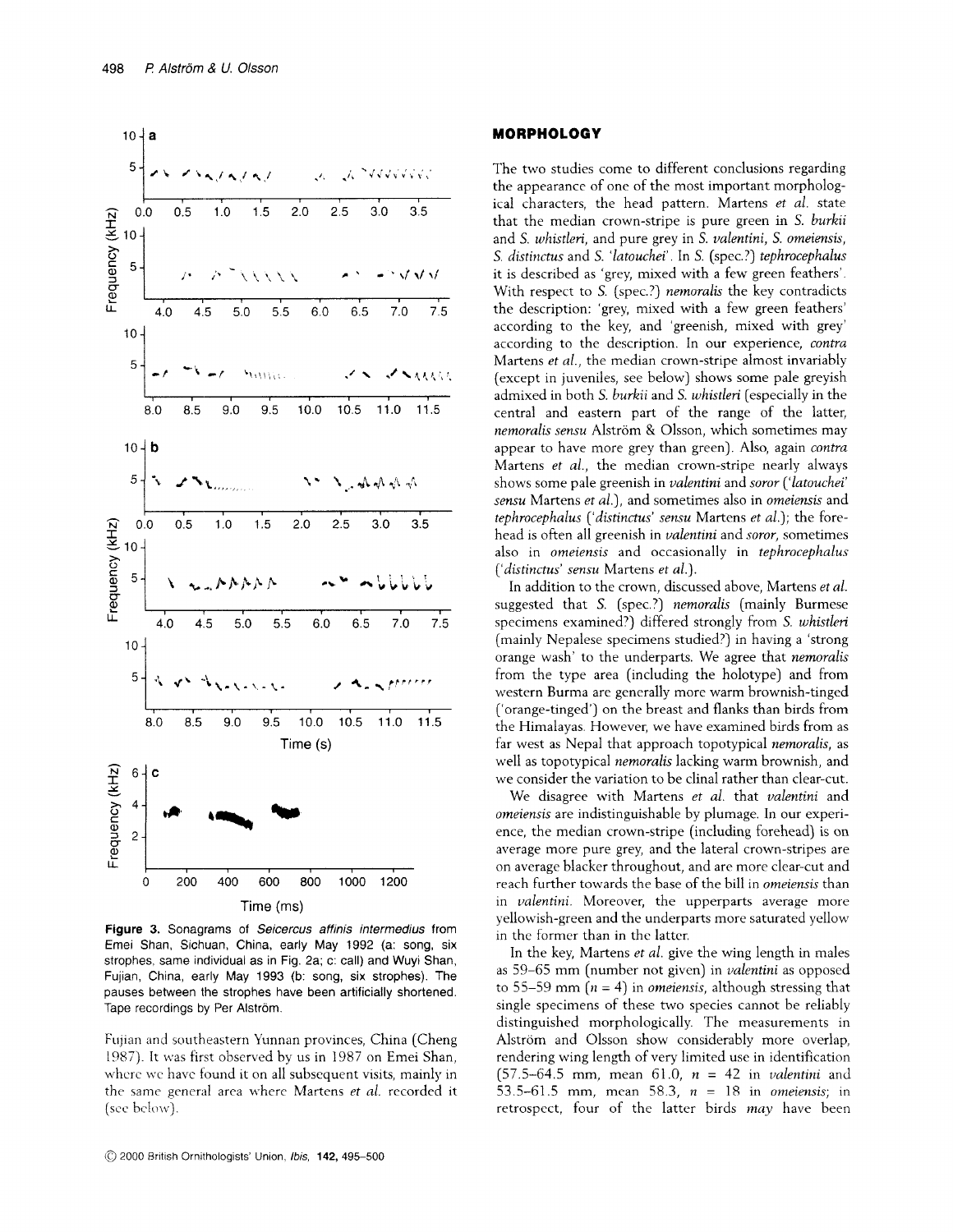Table 2. Comparison of songs of Seicercus spec. sensu Martens et al. from Emei Shan, Sichuan, China with S. affinis intermedius from Emei Shan and Wuyi Shan, Fujian, China. The two latter are based on tape recordings by P.A.

|                             | Seicercus spec.<br>(Martens et al.)<br>Emei $n = 3$ | S. a. intermedius<br>(mean 8.5 strophes/ind.)<br>Emei $n = 2$ | S. a. intermedius<br>(mean 6.25 strophes/ind.)<br>Wuyi $n = 4^a$ |
|-----------------------------|-----------------------------------------------------|---------------------------------------------------------------|------------------------------------------------------------------|
| Mean top frequency (kHz)    | 5.04                                                | 4.99                                                          | 5.49                                                             |
| Mean bottom frequency (kHz) | 3.04                                                | 2.84                                                          | 3.15                                                             |
| Mean mid-frequency (kHz)    | 4.04                                                | 3.91                                                          | 4.32                                                             |
| Mean frequency range (kHz)  | 2.00                                                | 2.15                                                          | 2.34                                                             |
| Mean duration strophes (s)  | 1.38                                                | 1.48                                                          | 1.35                                                             |

aOne of morph 'intermedius' and three of morph 'cognitus'.

*tephrocephalus;* if only the 14 individuals that we caught on Emei Shan are included, the values for *omeiensis* are 55.0-61.5 mm, mean 59.1).

Martens *et al.* state that *'distinctus'* (= *tephrocephalus*  groups 4 and 5 *semu* Alstrom & Olsson) is 'thinner-billed than *valentini.* It is not evident whether they refer to the bill-width or bill-depth (or both), and they give no measurements to support this statement. In contrast, according to the measurements in Alström and Olsson, the form referred to as *'distinctus'* by Martens *et al. (tephrocephalus 'group 4' sensu Alström & Olsson)*  $(n = 12)$ males, 5 females) has on average relatively wider bill than *vulentini [n* = *38* males, 10 females). Moreover, in the former the bill is also proportionately longer, and thus overall larger, than in the latter *[n* = 16 males, 6 females and 41 males, 10 females, respectively).

In our opinion, the differences in primary projection between S. omeiensis and S. *'latouchei'* (S. *soror sensu*  Alström & Olsson) indicated on Plate I in Martens et al. are exaggerated. We are sceptical about the use of measuring primary projection (presumably wing-tip index sensu Martens *et al.,* although they do not explain their terminology) on museum specimens since, in our experience, this may depend heavily on the way the specimens were prepared.

Martens *et al.* pointed out that juvenile *'distinctus'*  (tephrocephalus sensu Alström & Olsson) has a greenish median crown-stripe without grey. We have found this to be the case also in juveniles of S. *v. valentini* and *S. w. nernoralis* (we have not studied juveniles of any other taxa) .

## **VOCALIZATIONS**

The two papers largely agree with respect to vocalizations (although it is not possible fully to comprehend Figure 8 in Martens *et al.* since they do not explain the terminology used). One difference concerns the call of *omeiensis*  (= *tephrocephalus* 'group 6' *sensu* Alstrom & Olsson). The sonagrams of this species in Martens *et al.* (from Taibai Shan) clearly differ from those in Alström and Olsson (from Emei Shan). The latter are closely similar to the calls of 'distinctus' (= *tephrocephalus* 'group 4' sensu

Alström & Olsson) from Taibai Shan shown in Martens et al. (and, as stated by Alström & Olsson, also similar to unpublished sonagrams of this taxon from northern Vietnam). Since Alström and Olsson only have recordings of two individuals of *omeiensis,* and Martens *et al.* possibly only one, more research is needed on the call of this species.

## **DISTRIBUTION**

Martens *et al.* gave the distribution of S. *valentini* as Shaanxi and Sichuan provinces in central China, whereas Alström and Olsson also included five other Chinese provinces as well as northern Vietnam in the range of this species.

On Taibai Shan, Martens *et al.* noted *'distinctus'* [= *tephrocephalus* 'group **4'** *smu* Alstrom & Olsson) at 1300 m, *'latouchei'* (= *soror sensu* Alstrom & Olsson) at 1450 and 1500 m and *omeiensis* (= *tephrocephalus* 'group 6' sensu Alström & Olsson) at 1450, 1950 and 2100 m and remarked that: 'The vertical segregation seems to be sharp'. However, Alström and Olsson found *soror* as low as 600 m there, so it seems that *tephrocephalus ('distinctus')* and *soror* are not altitudinally segregated.



**Figure 4.** Map of breeding distributions of S. fephrocephalus 'group 4' sensu Alström & Olsson (.), 'group 5' sensu Alström & Olsson (0) and S. omeiensis **(A).**